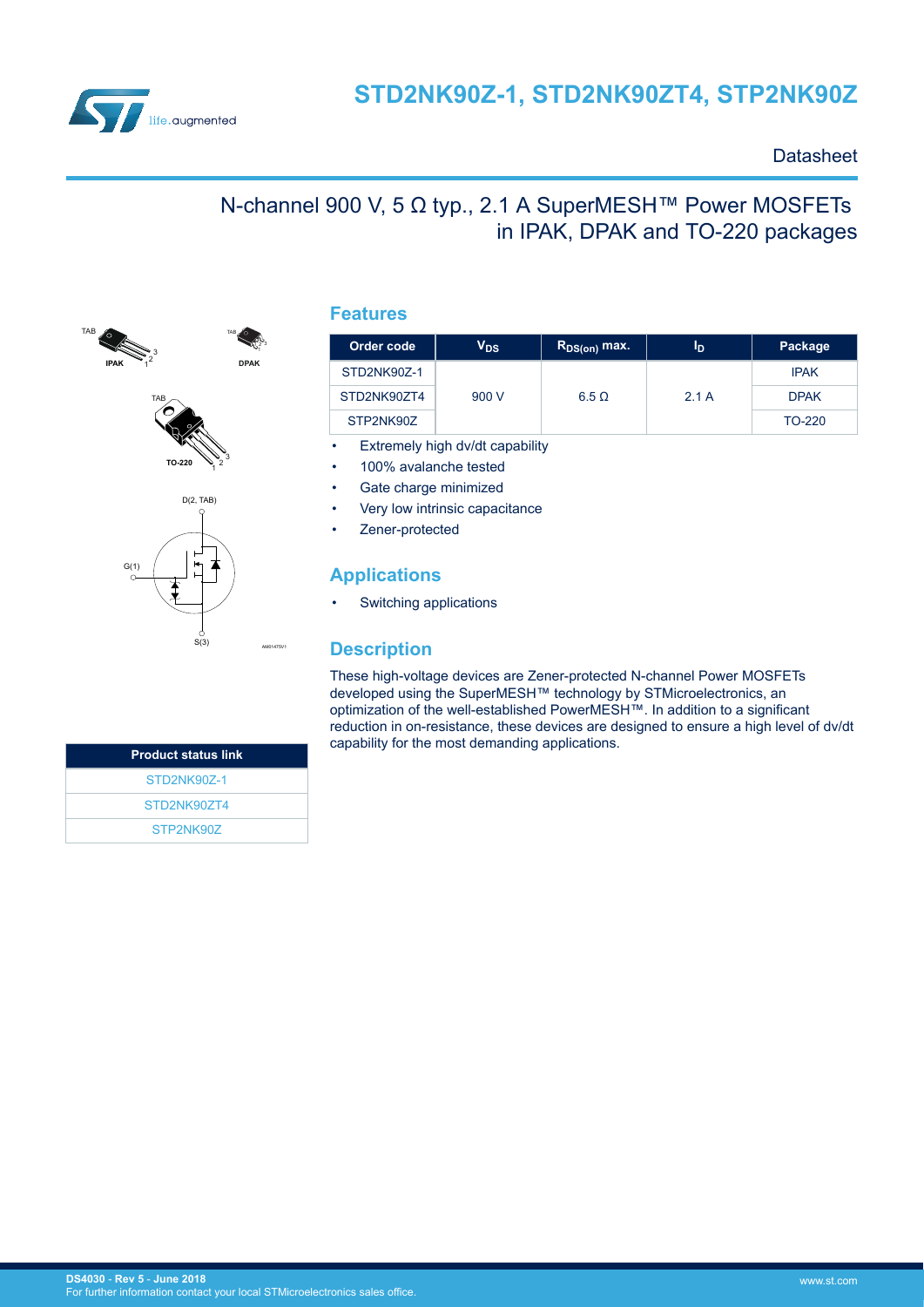<span id="page-1-0"></span>

# **1 Electrical ratings**

| <b>Symbol</b>          | <b>Parameter</b>                                               | <b>Value</b>   | <b>Unit</b> |
|------------------------|----------------------------------------------------------------|----------------|-------------|
| $V_{DS}$               | Drain-source voltage                                           | 900            | $\vee$      |
| $V_{GS}$               | Gate-source voltage                                            | ±30            | $\vee$      |
| I <sub>D</sub>         | Drain current (continuous) at $T_c = 25 °C$                    | 2.1            | A           |
| I <sub>D</sub>         | Drain current (continuous) at $T_c$ = 100 °C                   | 1.3            | A           |
| $IDM$ (1)              | Drain current (pulsed)                                         | 8.4            | A           |
| $P_{TOT}$              | Total dissipation at $T_C = 25 °C$                             | 70             | W           |
| <b>ESD</b>             | Gate-source human body model (C = 100 pF, R = 1.5 k $\Omega$ ) | $\overline{2}$ | kV          |
| $dv/dt$ <sup>(2)</sup> | Peak diode recovery voltage slope                              | 4.5            | V/ns        |
| $T_i$                  | Operating junction temperature range                           | $-55$ to 150   | $^{\circ}C$ |
| $T_{\text{stg}}$       | Storage temperature range                                      |                |             |

#### **Table 1. Absolute maximum ratings**

*1. Pulse width limited by safe operating area.*

*2. I*<sub>SD</sub> ≤ 2.1 A, di/dt ≤ 200 A/µs,  $V_{DD}$  = 80%  $V_{(BR)DSS}$ .

#### **Table 2. Thermal data**

| <b>Symbol</b>             | <b>Parameter</b>                    |      | <b>Value</b> |        |             |
|---------------------------|-------------------------------------|------|--------------|--------|-------------|
|                           |                                     |      | <b>IPAK</b>  | TO-220 | <b>Unit</b> |
| $R_{\text{thi-case}}$     | Thermal resistance junction-case    | 1.78 |              |        |             |
| $R_{thip}$ <sub>(1)</sub> | Thermal resistance junction-pcb     |      |              |        | °C/W        |
| $R_{thi-amb}$             | Thermal resistance junction-ambient |      | 100          | 62.5   |             |

*1. When mounted on FR-4 board of 1 inch², 2 oz Cu.*

#### **Table 3. Avalanche characteristics**

| <b>Symbol</b> | <b>Parameter</b>               | <b>Value</b> | <b>Unit</b> |
|---------------|--------------------------------|--------------|-------------|
| $I_{AS}$ (1)  | Single-pulse avalanche current |              |             |
| $E_{AS}$ (2)  | Single pulse avalanche energy  | 150          | mJ          |

*1. Pulse width limited by Tjmax.*

*2. Starting T<sup>j</sup> = 25°C, ID = IAR, VDD = 50 V.*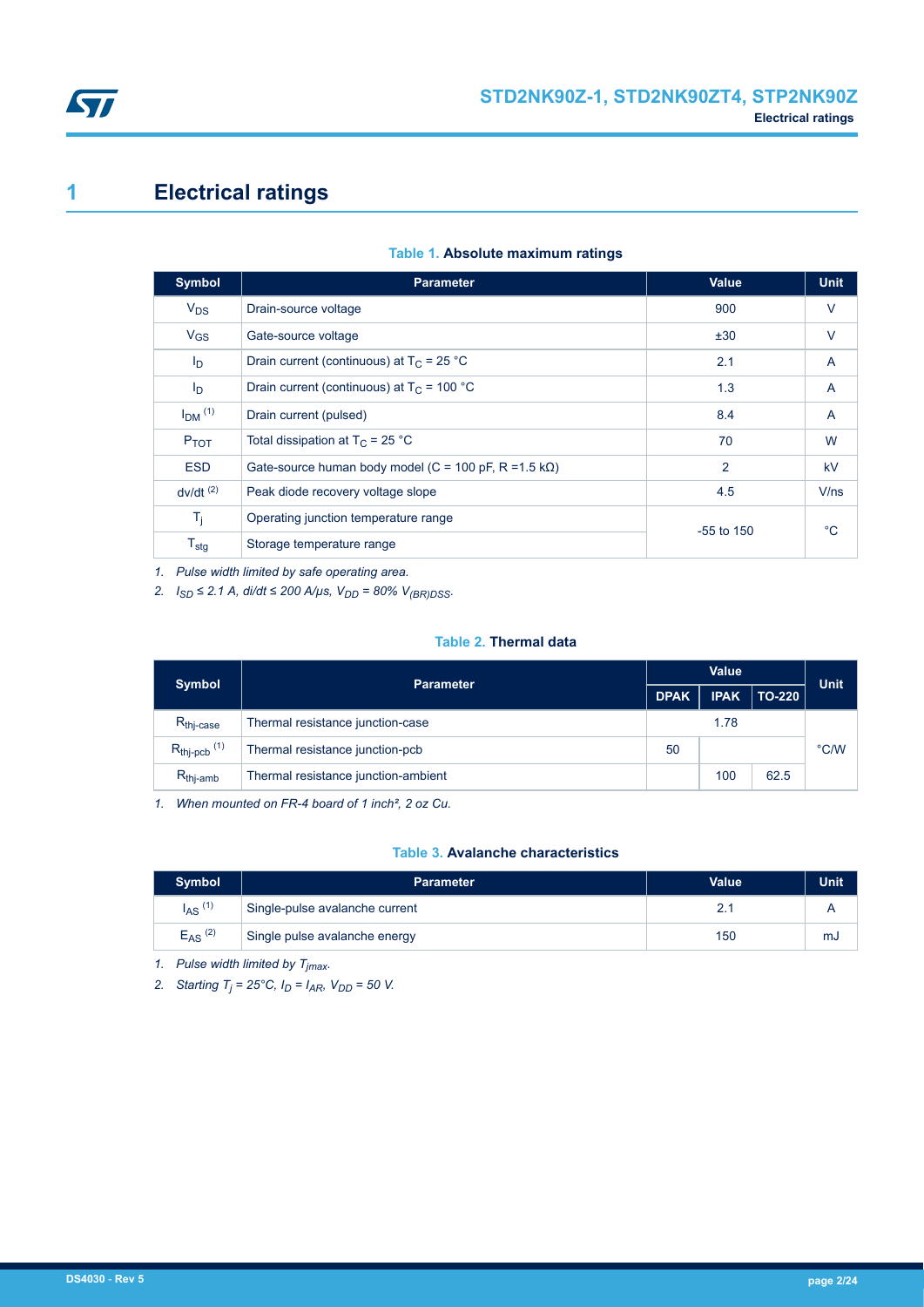<span id="page-2-0"></span>

## **2 Electrical characteristics**

 $(T_{\text{CASE}} = 25 \text{ °C}$  unless otherwise specified)

| <b>Symbol</b>           | <b>Parameter</b>                     | <b>Test conditions</b>                                                   | Min. | Typ. | Max. | <b>Unit</b> |
|-------------------------|--------------------------------------|--------------------------------------------------------------------------|------|------|------|-------------|
| $V_{(BR)DSS}$           | Drain-source breakdown<br>voltage    | $V_{GS} = 0 V, I_D = 1 mA$                                               | 900  |      |      | $\vee$      |
| Zero gate voltage drain |                                      | $V_{GS}$ = 0 V, $V_{DS}$ = 900 V                                         |      |      | 1    | μA          |
| <b>I</b> <sub>DSS</sub> | current                              | $V_{GS}$ = 0 V, $V_{DS}$ = 900 V, T <sub>C</sub> = 125 °C <sup>(1)</sup> |      |      | 50   | μA          |
| lgss                    | Gate-body leakage<br>current         | $V_{DS}$ = 0 V, $V_{GS}$ = ±20 V                                         |      |      | ±10  | μA          |
| $V_{GS(th)}$            | Gate threshold voltage               | $V_{DS} = V_{GS}$ , $I_D = 50 \mu A$                                     | 3    | 3.75 | 4.5  | V           |
| $R_{DS(on)}$            | Static drain-source on<br>resistance | $V_{GS}$ = 10 V, $I_D$ = 1.05 A                                          |      | 5    | 6.5  | Ω           |

#### **Table 4. On/off states**

*1. Defined by design, not subject to production test.*

#### **Table 5. Dynamic**

| Symbol                  | <b>Parameter</b>                 | <b>Test conditions</b>                                    |                          | Typ. | Max. | <b>Unit</b> |
|-------------------------|----------------------------------|-----------------------------------------------------------|--------------------------|------|------|-------------|
| $C_{iss}$               | Input capacitance                |                                                           |                          | 485  |      |             |
| C <sub>oss</sub>        | Output capacitance               | $V_{DS}$ = 25 V, f = 1 MHz,                               | $\overline{\phantom{0}}$ | 50   |      | pF          |
| C <sub>rss</sub>        | Reverse transfer<br>capacitance  | $V_{GS} = 0 V$                                            |                          | 10   |      |             |
| $C_{\rm 0SS}$ eq. $(1)$ | Equivalent output<br>capacitance | $V_{GS}$ = 0 V, $V_{DS}$ = 0 V to 720 V                   | $\overline{\phantom{0}}$ | 24   |      | pF          |
| $Q_g$                   | Total gate charge                | $V_{DD}$ = 720 V, $I_D$ = 2 A,                            |                          | 19.5 | 27   |             |
| $Q_{gs}$                | Gate-source charge               | $V_{GS}$ = 0 to 10 V                                      | $\overline{\phantom{0}}$ | 3.4  |      | nC          |
| $Q_{\text{gd}}$         | Gate-drain charge                | (see Figure 14. Test circuit for gate charge<br>behavior) |                          | 10.8 |      |             |

*1. Coss eq. is defined as a constant equivalent capacitance giving the same charging time as Coss when VDSincreases from 0 to 80% VDSS.*

#### **Table 6. Switching times**

| <b>Symbol</b> | <b>Parameter</b>    | <b>Test conditions</b>                                                                                          | Min. | Typ. | Max. | <b>Unit</b> |
|---------------|---------------------|-----------------------------------------------------------------------------------------------------------------|------|------|------|-------------|
| $t_{d(on)}$   | Turn-on delay time  | $V_{DD}$ = 450 V, I <sub>D</sub> = 1 A, R <sub>G</sub> = 4.7 $\Omega$ ,                                         |      | 21   |      |             |
| <b>Lr</b>     | Rise time           | $V_{GS}$ = 10 V<br>(see Figure 13. Test circuit for resistive load)<br>switching times and Figure 18. Switching |      | 11   |      |             |
| $t_{d(Off)}$  | Turn-off delay time |                                                                                                                 |      | 43   |      | ns          |
| <b>Lr</b>     | Fall time           | time waveform)                                                                                                  |      | 40   |      |             |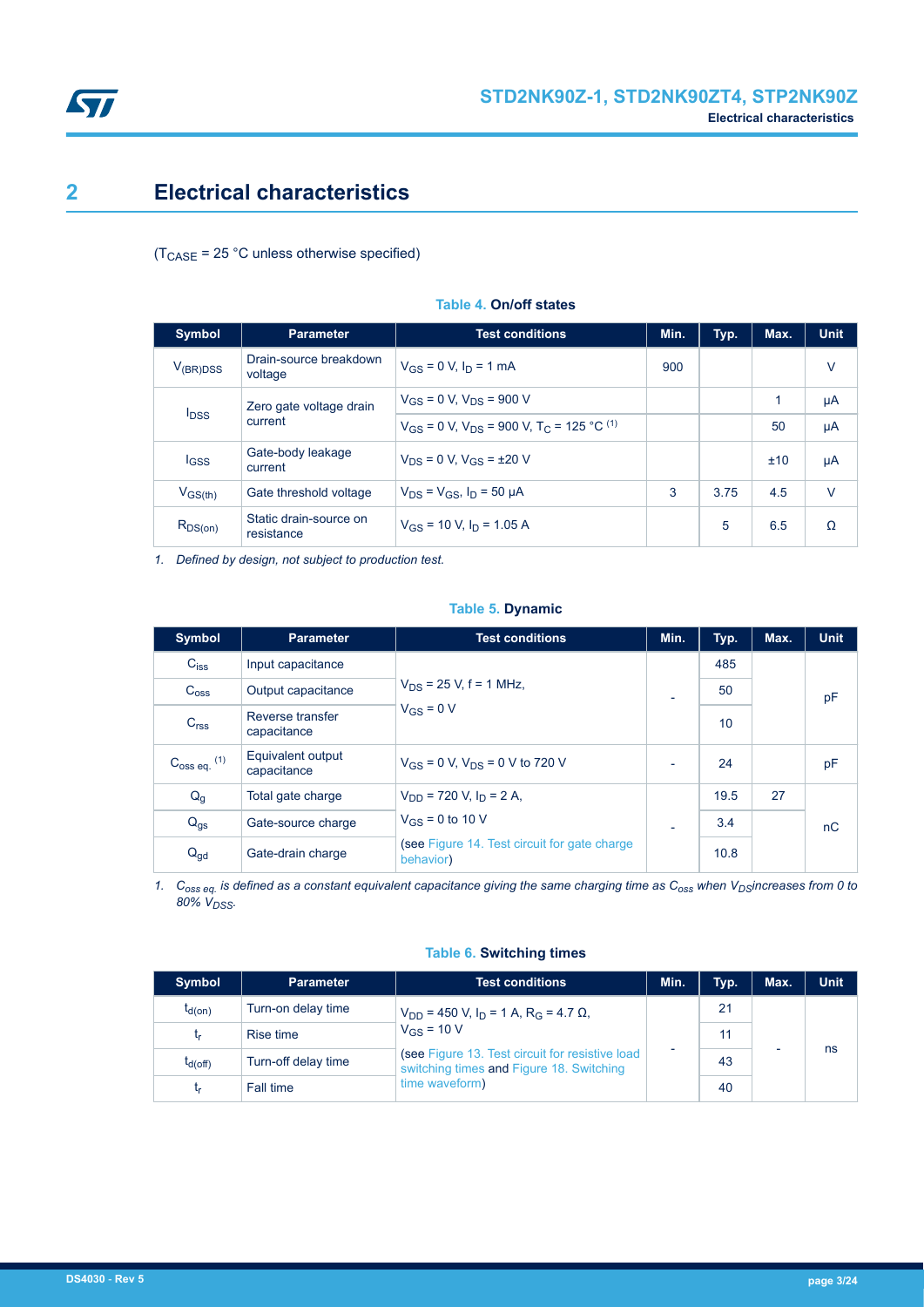|  | Table 7. Source-drain diode |  |
|--|-----------------------------|--|
|--|-----------------------------|--|

| <b>Symbol</b>   | <b>Parameter</b>                 | <b>Test conditions</b>                                                                 | Min.                     | Typ. | Max. | <b>Unit</b>    |
|-----------------|----------------------------------|----------------------------------------------------------------------------------------|--------------------------|------|------|----------------|
| <sub>sD</sub>   | Source-drain current             |                                                                                        | $\overline{\phantom{0}}$ |      | 2.1  |                |
| $I_{SDM}$ $(1)$ | Source-drain current<br>(pulsed) |                                                                                        | $\blacksquare$           |      | 8.4  | A              |
| $V_{SD}$ (2)    | Forward on voltage               | $I_{SD}$ = 2.1 A, $V_{GS}$ = 0 V                                                       |                          |      | 1.6  | $\vee$         |
| $t_{rr}$        | Reverse recovery time            | $I_{SD} = 2 A$ , di/dt = 100 A/us                                                      | ٠                        | 415  |      | ns             |
| $Q_{rr}$        | Reverse recovery charge          | $V_{DD} = 50 V$                                                                        | ٠                        | 1.5  |      | μC             |
| <b>IRRM</b>     | Reverse recovery current         | (see Figure 15. Test circuit for inductive<br>load switching and diode recovery times) |                          | 7.2  |      | $\overline{A}$ |
| $t_{rr}$        | Reverse recovery time            | $I_{SD}$ = 2 A, di/dt = 100 A/µs                                                       | $\blacksquare$           | 515  |      | ns             |
| $Q_{rr}$        | Reverse recovery charge          | $V_{DD}$ = 50 V, T <sub>i</sub> = 150 °C                                               | ٠                        | 1.9  |      | $\mu$ C        |
| <b>IRRM</b>     | Reverse recovery current         | (see Figure 15. Test circuit for inductive<br>load switching and diode recovery times) | $\overline{\phantom{a}}$ | 7.5  |      | A              |

*1. Pulsed: pulse duration = 300 μs, duty cycle 1.5%.*

*2. Pulse width is limited by safe operating area.*

#### **Table 8. Gate-source Zener diode**

| <b>Symbol</b>         | Parameter                        | <b>Test conditions</b>        | Min. | Typ.                     | Max. | <b>Unit</b> |
|-----------------------|----------------------------------|-------------------------------|------|--------------------------|------|-------------|
| V <sub>(BR)</sub> GSO | Gate-source breakdown<br>voltage | $I_{GS}$ = ±1 mA, $I_D$ = 0 A | 30   | $\overline{\phantom{0}}$ | -    |             |

The built-in back-to-back Zener diodes are specifically designed to enhance the ESD performance of the device. The Zener voltage facilitates efficient and cost-effective device integrity protection, thus eliminating the need for additional external componentry.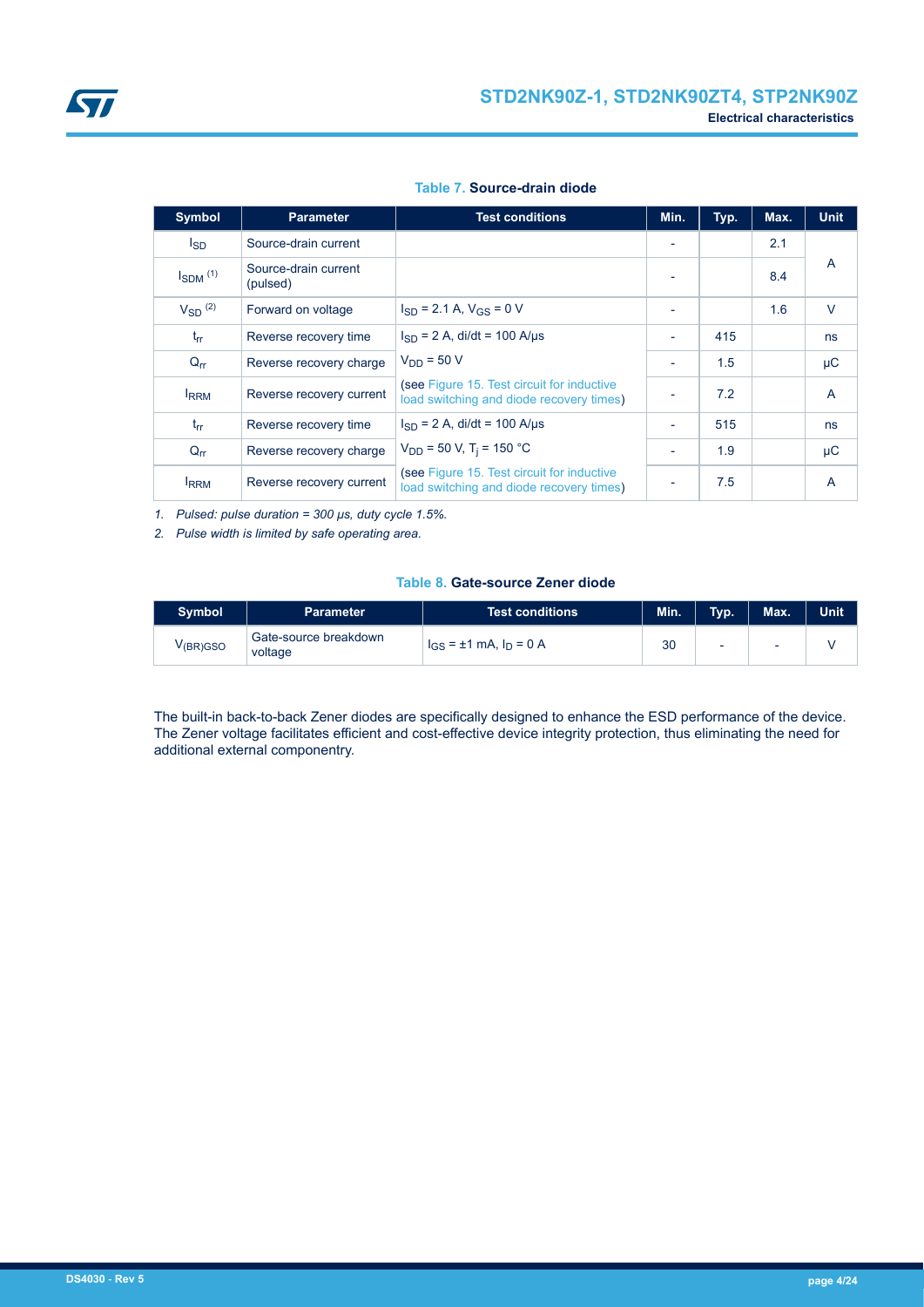<span id="page-4-0"></span>

## **2.1 Electrical characteristics (curves)**













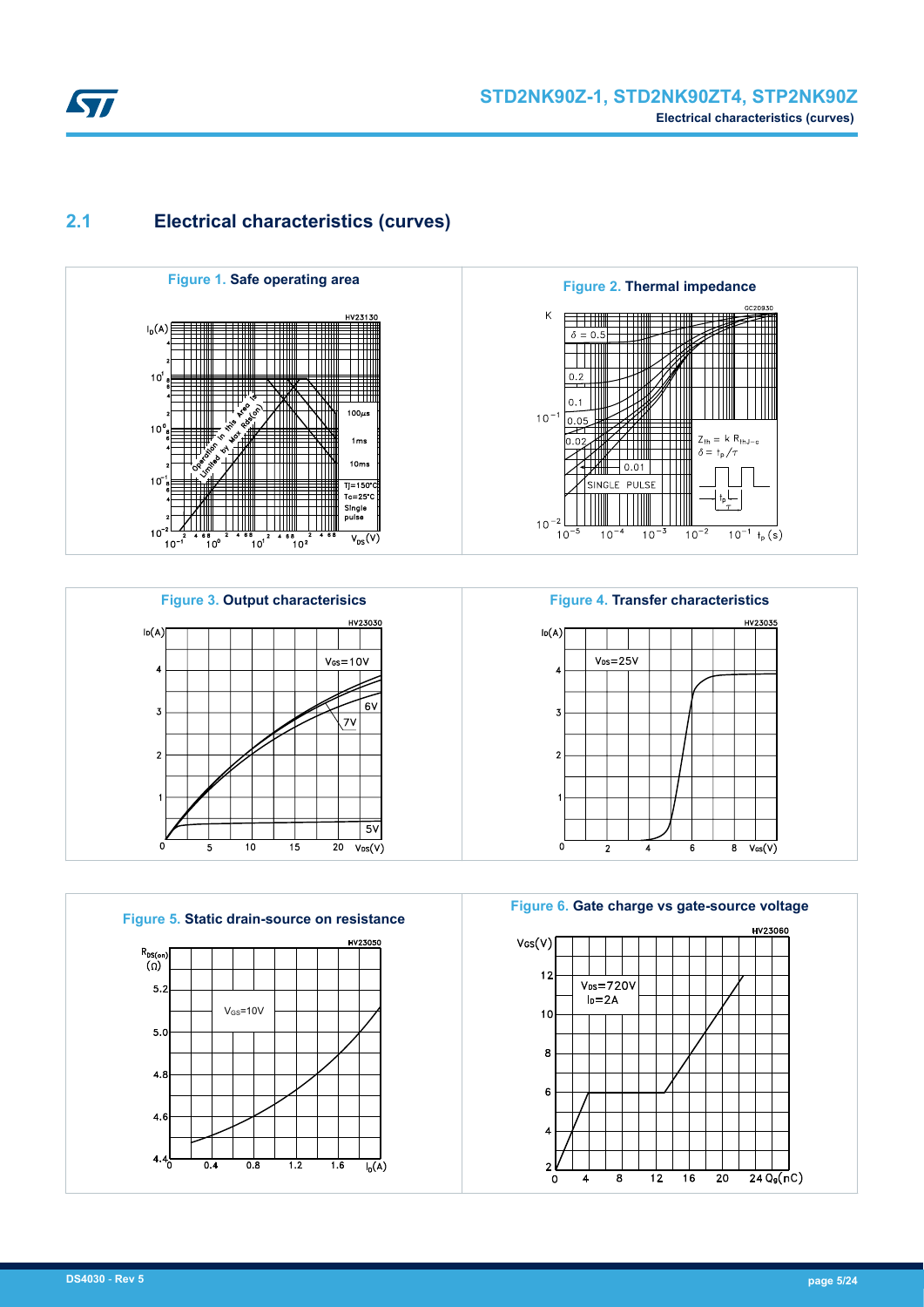



**Figure 9. Normalized on resistance vs temperature Figure 10. Source-drain diode forward characteristics**



HV23100 VGRODSS<br>(norm) 1.10  $I<sub>D</sub>=1mA$ 1.05 1.00  $0.95$  $0.90$  $0.85$   $-100$   $-50$  $\circ$ 50 100 150 TJ(℃)



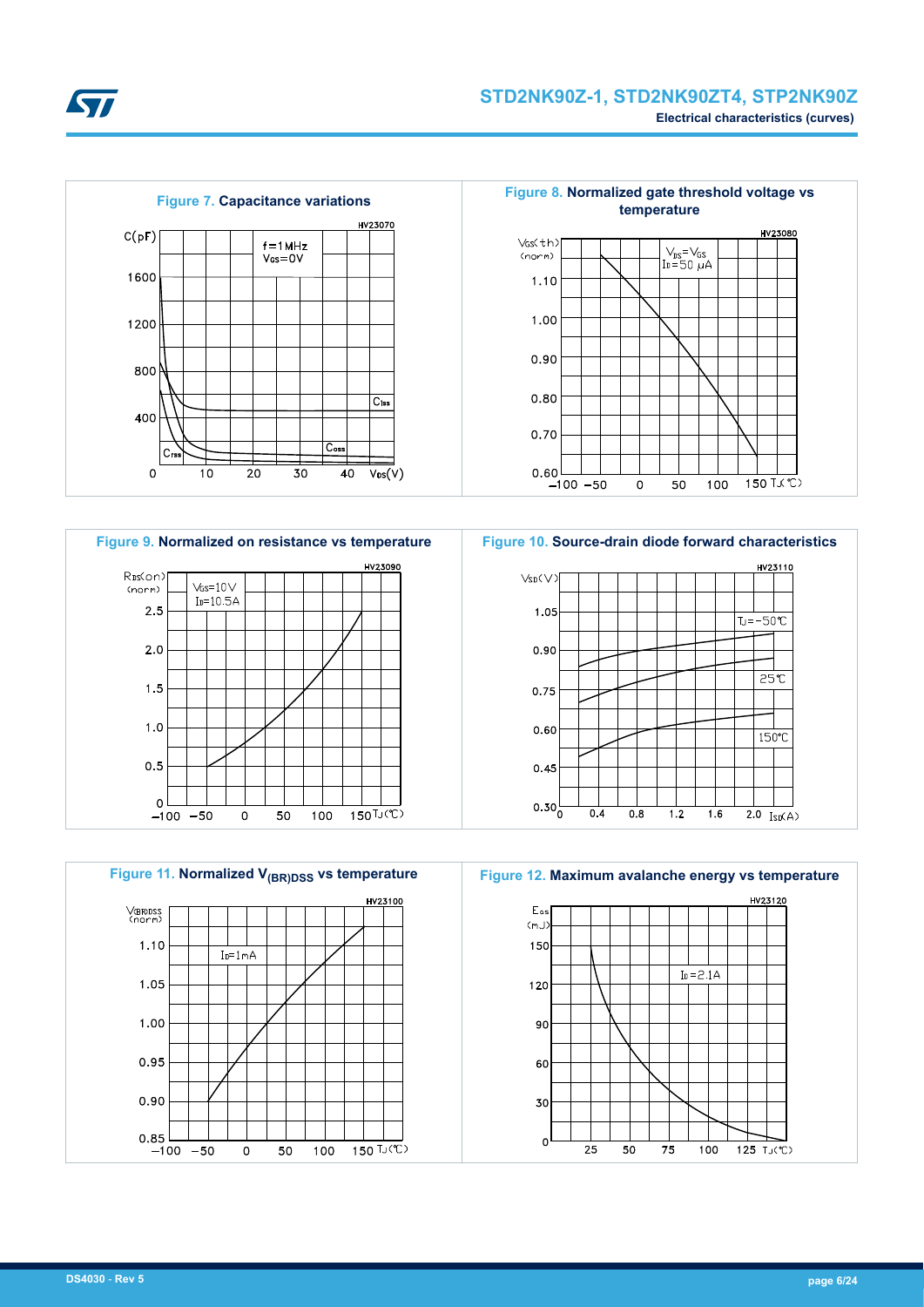<span id="page-6-0"></span>

## **3 Test circuits**











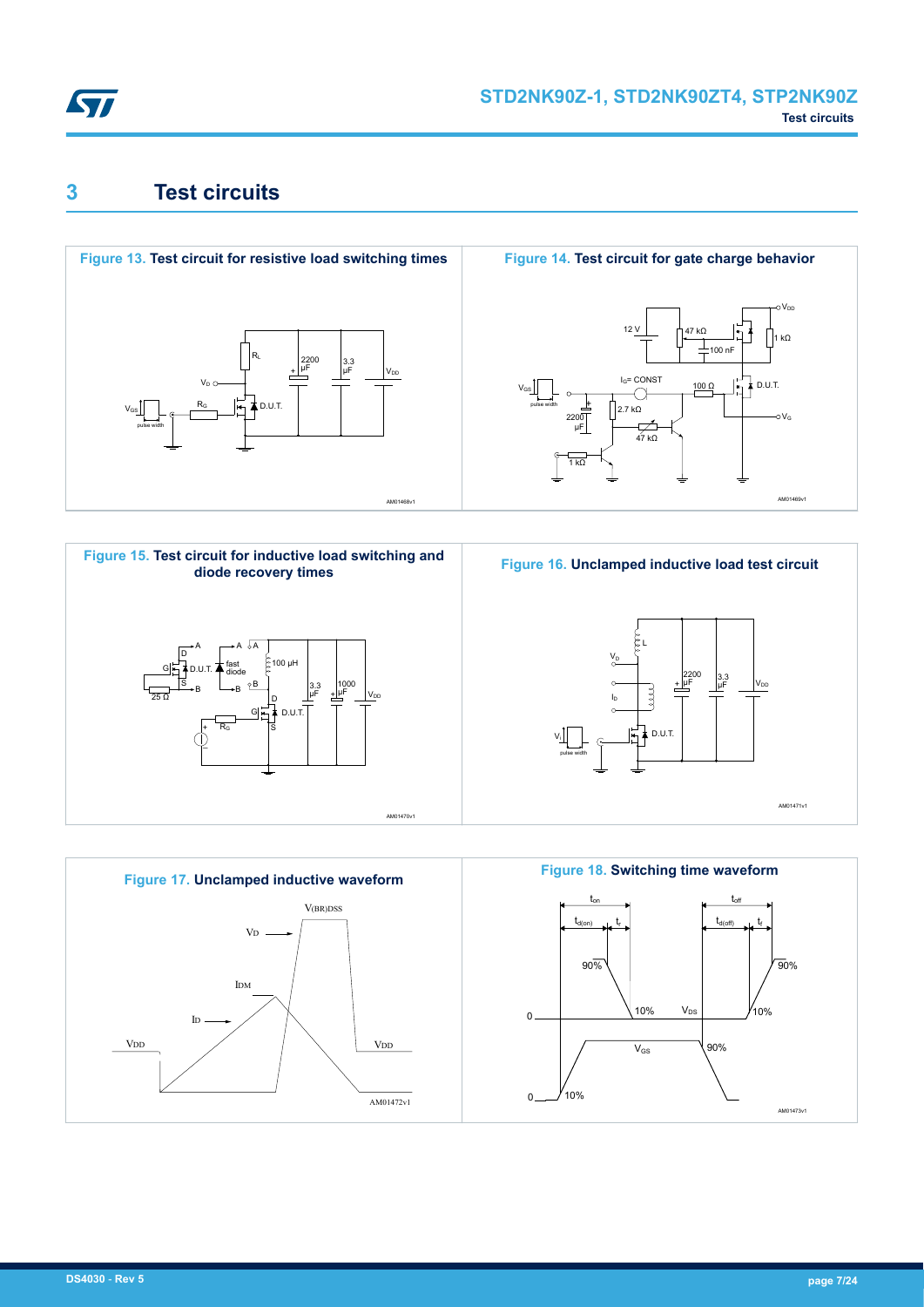<span id="page-7-0"></span>

# **4 Package information**

In order to meet environmental requirements, ST offers these devices in different grades of ECOPACK® packages, depending on their level of environmental compliance. ECOPACK® specifications, grade definitions and product status are available at: [www.st.com.](http://www.st.com) ECOPACK® is an ST trademark.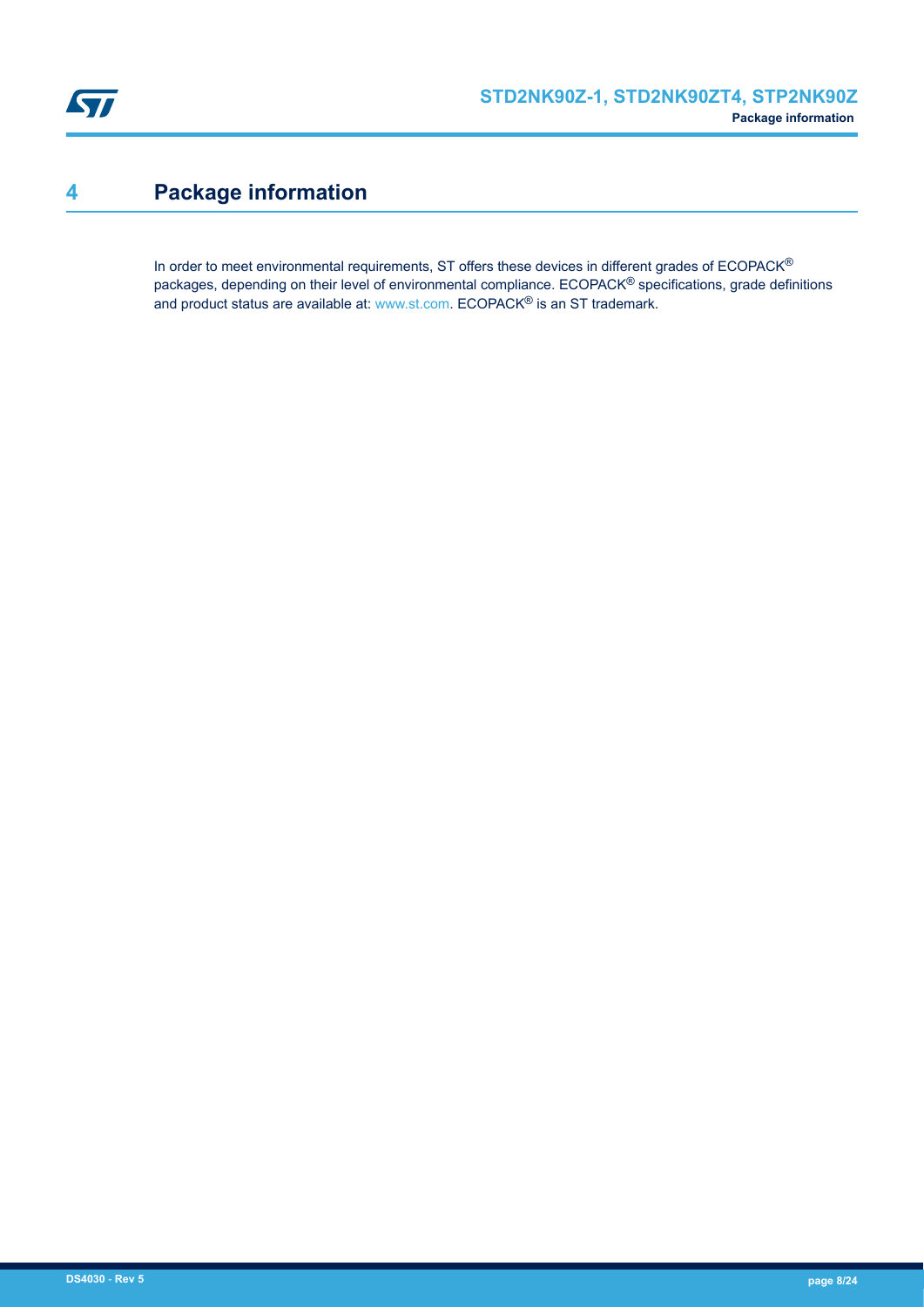

## **4.1 IPAK (TO-251) type A package information**

**Figure 19. IPAK (TO-251) type A package outline**







0068771\_IK\_typeA\_rev14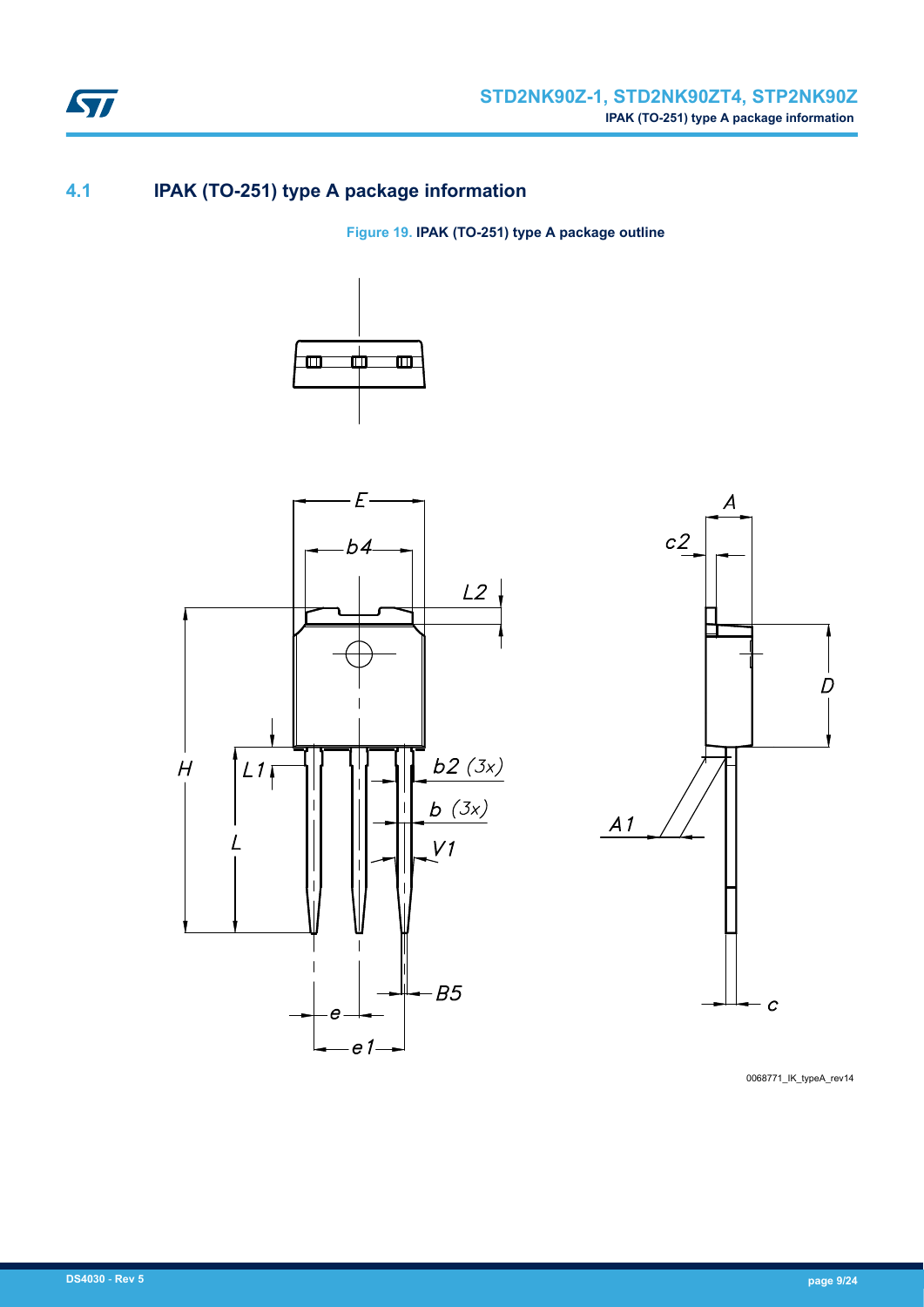<span id="page-9-0"></span>

| Dim.                              | $\mathop{\text{mm}}\nolimits$ |              |      |  |  |
|-----------------------------------|-------------------------------|--------------|------|--|--|
|                                   | Min.                          | Typ.         | Max. |  |  |
| $\mathsf{A}$                      | 2.20                          |              | 2.40 |  |  |
| A1                                | 0.90                          |              | 1.10 |  |  |
| $\mathsf b$                       | 0.64                          |              | 0.90 |  |  |
| b2                                |                               |              | 0.95 |  |  |
| b4                                | $5.20$                        |              | 5.40 |  |  |
| <b>B5</b>                         |                               | 0.30         |      |  |  |
| $\mathbf{C}$                      | 0.45                          |              | 0.60 |  |  |
| c2                                | 0.48                          |              | 0.60 |  |  |
| $\mathsf D$                       | 6.00                          |              | 6.20 |  |  |
| E                                 | 6.40                          |              | 6.60 |  |  |
| $\mathsf{e}% _{t}\left( t\right)$ |                               | 2.28         |      |  |  |
| e <sub>1</sub>                    | 4.40                          |              | 4.60 |  |  |
| $\mathsf H$                       |                               | 16.10        |      |  |  |
| L                                 | 9.00                          |              | 9.40 |  |  |
| L1                                | 0.80                          |              | 1.20 |  |  |
| L2                                |                               | 0.80         | 1.00 |  |  |
| V <sub>1</sub>                    |                               | $10^{\circ}$ |      |  |  |

### **Table 9. IPAK (TO-251) type A package mechanical data**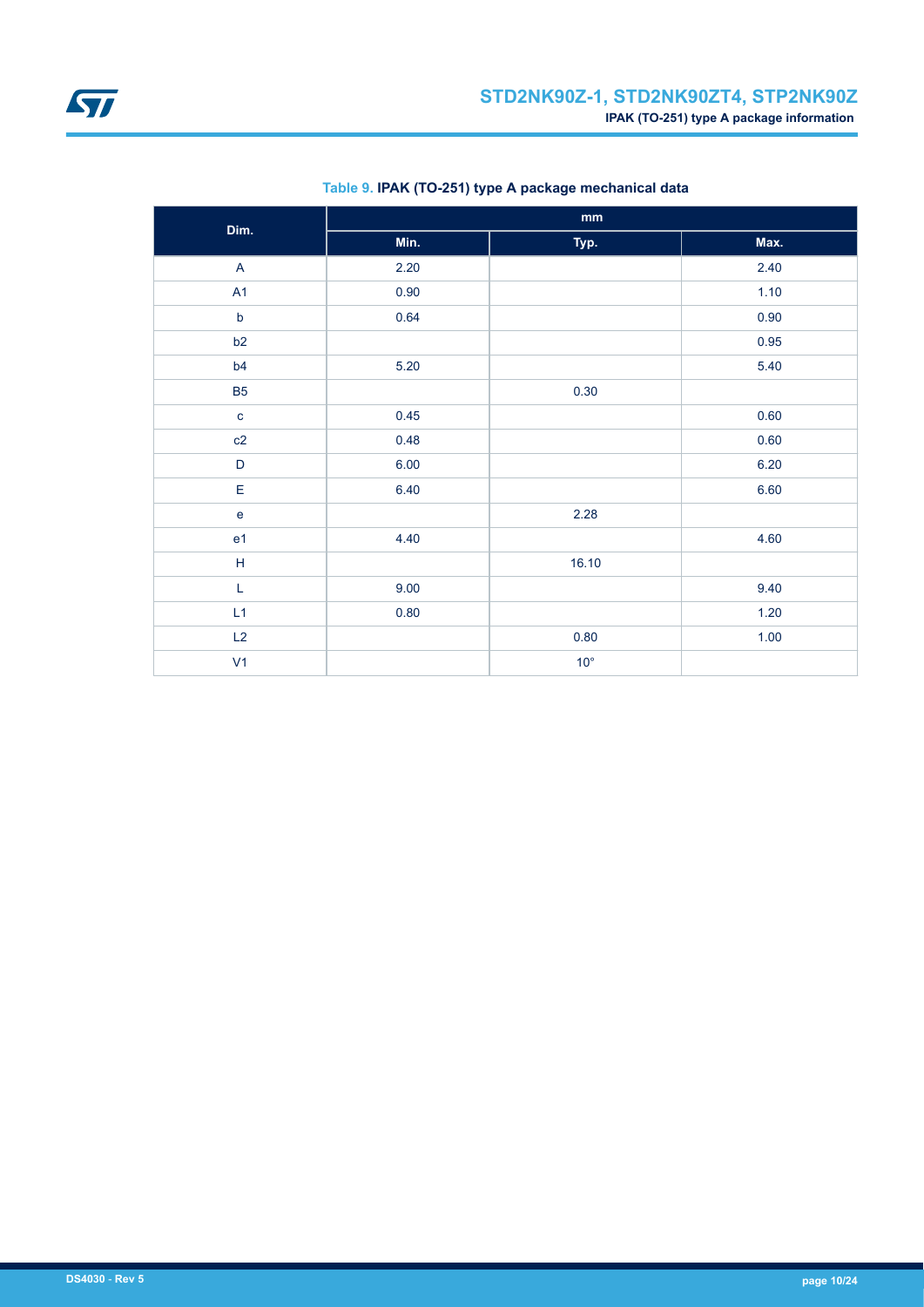

### **4.2 DPAK (TO-252) type A2 package information**

**Figure 20. DPAK (TO-252) type A2 package outline**





0068772\_type-A2\_rev25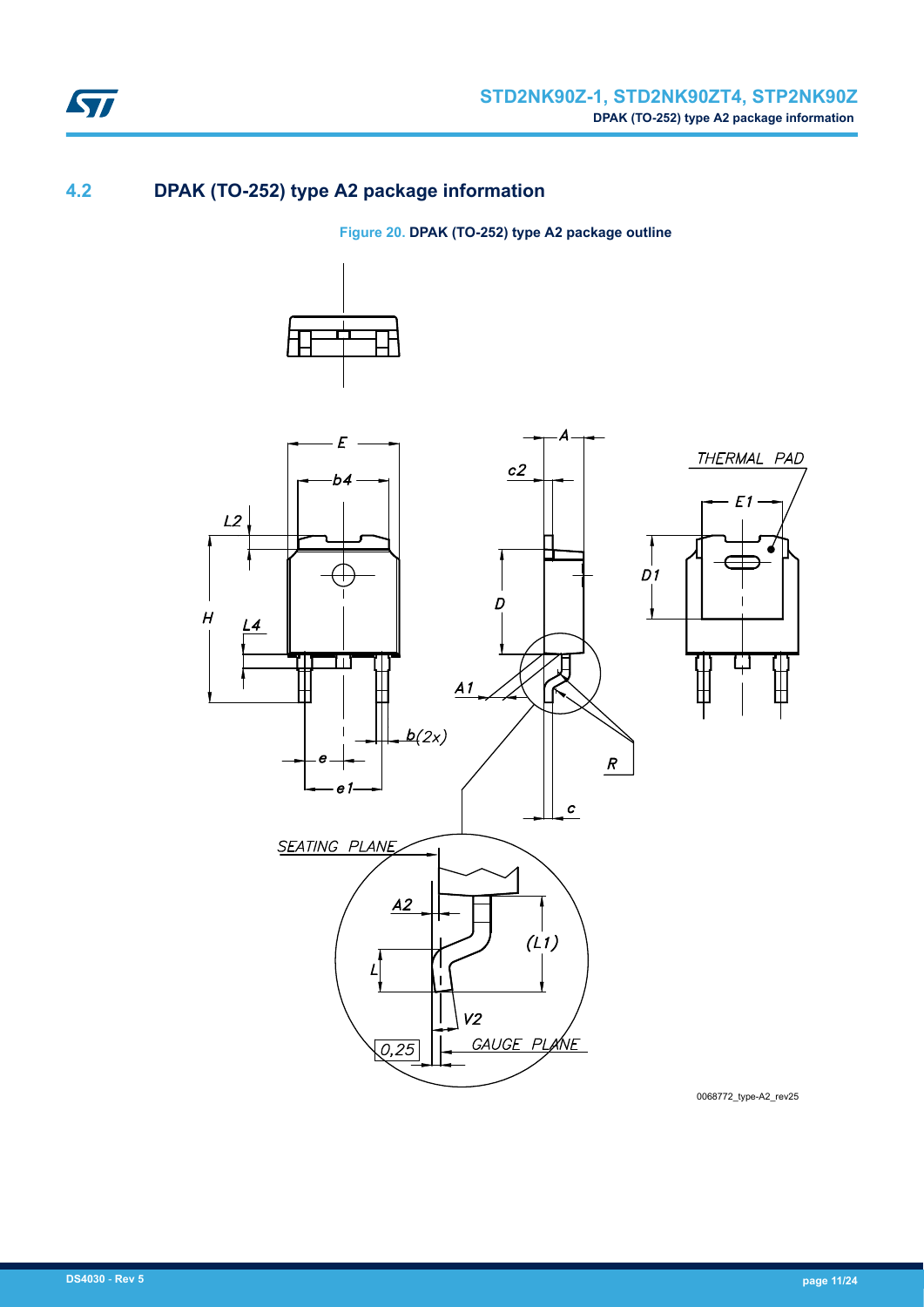<span id="page-11-0"></span>

| Dim.                                                      | $\mathop{\text{mm}}\nolimits$ |       |             |  |
|-----------------------------------------------------------|-------------------------------|-------|-------------|--|
|                                                           | Min.                          | Typ.  | Max.        |  |
| $\overline{A}$                                            | 2.20                          |       | 2.40        |  |
| A1                                                        | 0.90                          |       | 1.10        |  |
| A2                                                        | 0.03                          |       | 0.23        |  |
| $\mathsf b$                                               | 0.64                          |       | 0.90        |  |
| b <sub>4</sub>                                            | 5.20                          |       | 5.40        |  |
| $\mathbf c$                                               | 0.45                          |       | 0.60        |  |
| c2                                                        | 0.48                          |       | 0.60        |  |
| $\mathsf D$                                               | 6.00                          |       | 6.20        |  |
| D <sub>1</sub>                                            | 4.95                          | 5.10  | 5.25        |  |
| $\mathsf E$                                               | 6.40                          |       | 6.60        |  |
| E <sub>1</sub>                                            | 5.10                          | 5.20  | 5.30        |  |
| $\mathsf{e}% _{t}\left( t\right)$                         | 2.159                         | 2.286 | 2.413       |  |
| e <sub>1</sub>                                            | 4.445                         | 4.572 | 4.699       |  |
| $\mathsf{H}% _{\mathsf{H}}^{\mathsf{H}}(\mathcal{M}_{0})$ | 9.35                          |       | 10.10       |  |
| L                                                         | 1.00                          |       | 1.50        |  |
| L1                                                        | 2.60                          | 2.80  | 3.00        |  |
| L2                                                        | 0.65                          | 0.80  | 0.95        |  |
| L4                                                        | 0.60                          |       | 1.00        |  |
| ${\sf R}$                                                 |                               | 0.20  |             |  |
| V <sub>2</sub>                                            | $0^{\circ}$                   |       | $8^{\circ}$ |  |

### **Table 10. DPAK (TO-252) type A2 mechanical data**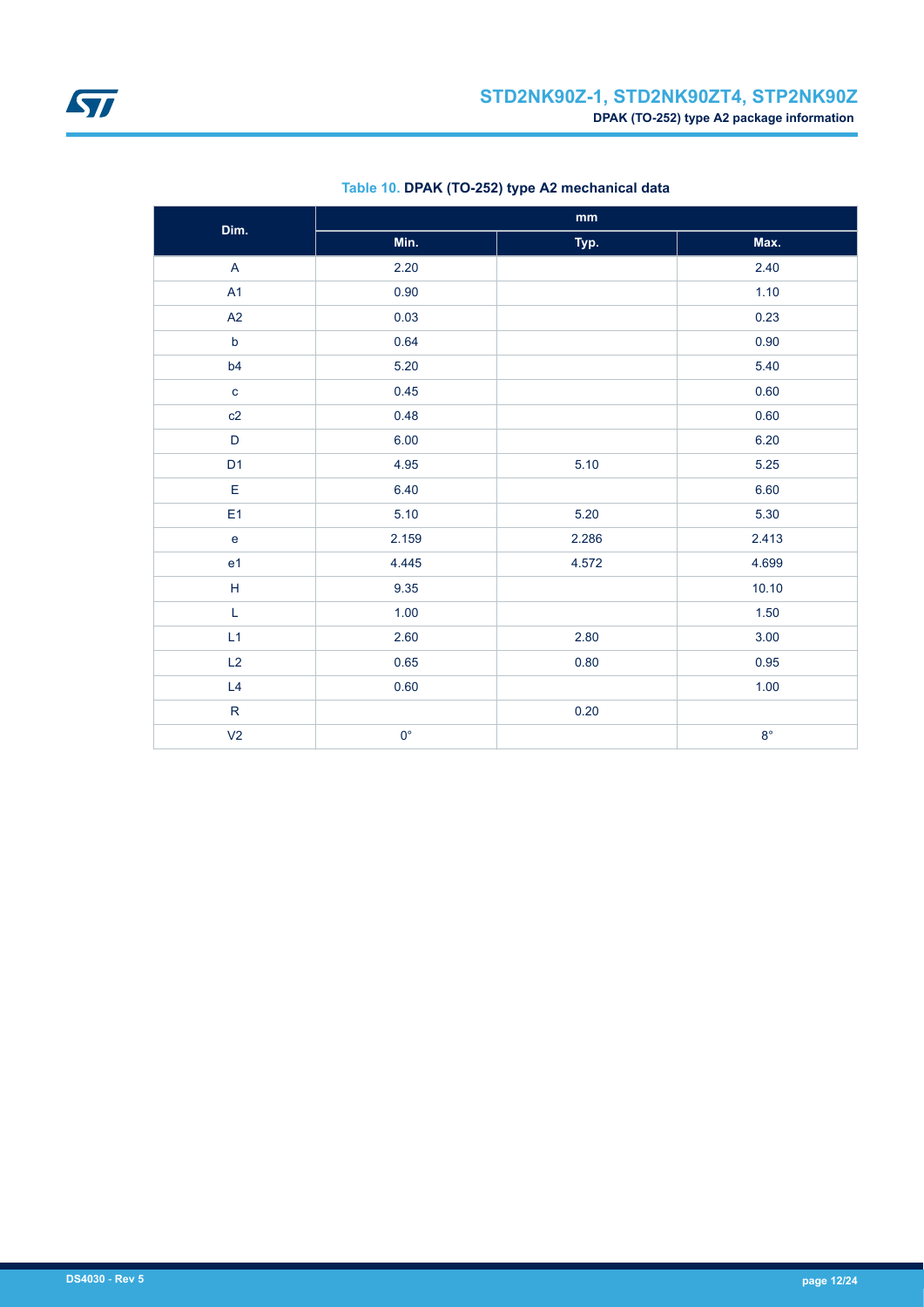

## **4.3 DPAK (TO-252) type C2 package information**

**Figure 21. DPAK (TO-252) type C2 package outline**











0068772\_C2\_25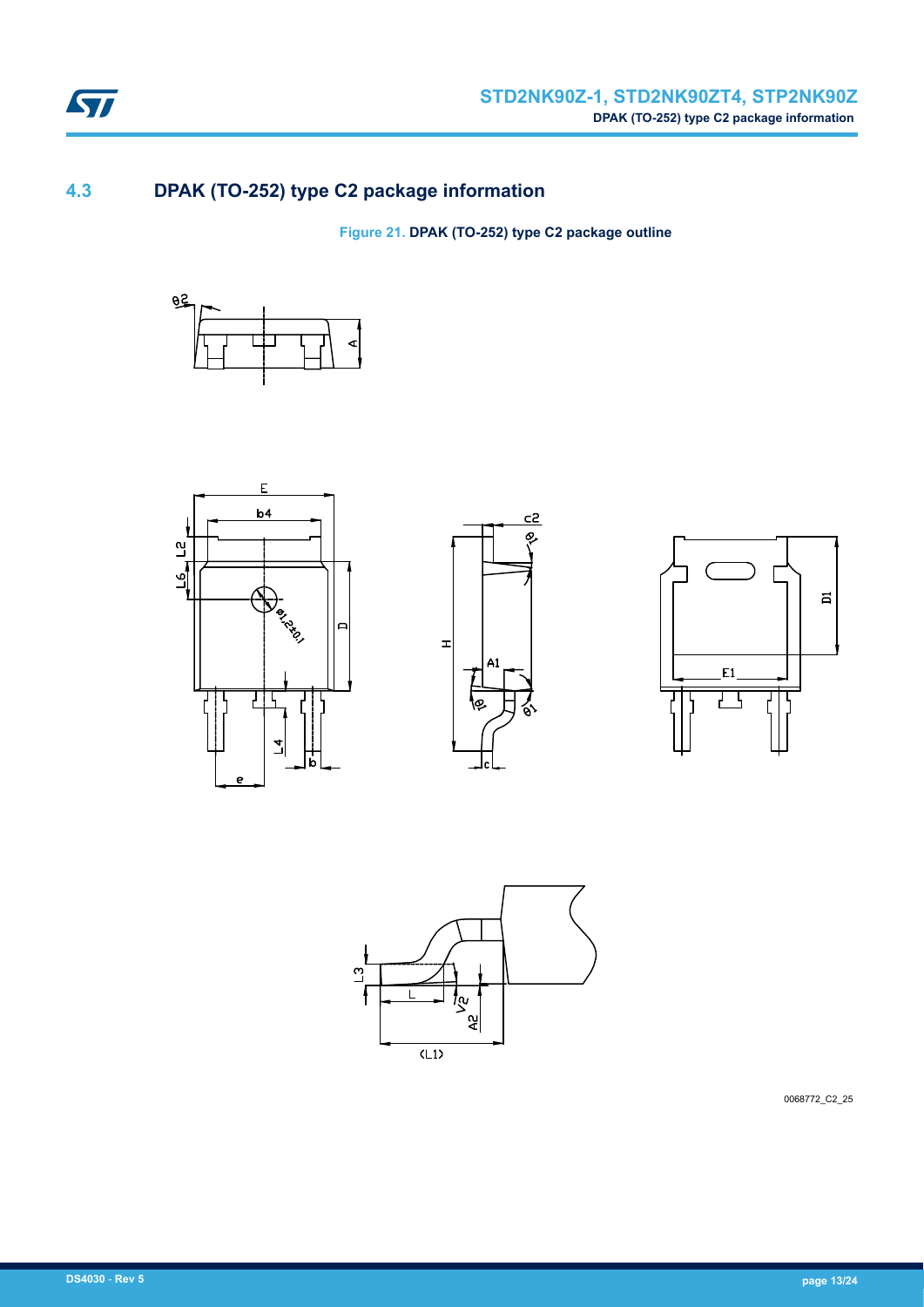<span id="page-13-0"></span>

| Dim.                                                        | $\mathop{\text{mm}}\nolimits$ |             |             |  |
|-------------------------------------------------------------|-------------------------------|-------------|-------------|--|
|                                                             | Min.                          | Typ.        | Max.        |  |
| $\overline{A}$                                              | 2.20                          | 2.30        | 2.38        |  |
| A1                                                          | 0.90                          | 1.01        | 1.10        |  |
| A2                                                          | 0.00                          |             | 0.10        |  |
| $\mathsf b$                                                 | 0.72                          |             | 0.85        |  |
| b4                                                          | 5.13                          | 5.33        | 5.46        |  |
| $\mathbf{C}$                                                | 0.47                          |             | 0.60        |  |
| c2                                                          | 0.47                          |             | 0.60        |  |
| $\mathsf D$                                                 | 6.00                          | 6.10        | 6.20        |  |
| D <sub>1</sub>                                              | 5.10                          |             | 5.60        |  |
| E                                                           | 6.50                          | 6.60        | 6.70        |  |
| E <sub>1</sub>                                              | 5.20                          |             | 5.50        |  |
| $\mathsf{e}% _{t}\left( t\right)$                           | 2.186                         | 2.286       | 2.386       |  |
| $\mathsf{H}% _{\mathbb{R}}^{1}\left( \mathbb{R}^{2}\right)$ | 9.80                          | 10.10       | 10.40       |  |
| L                                                           | 1.40                          | 1.50        | 1.70        |  |
| L1                                                          | 2.90 REF                      |             |             |  |
| L2                                                          | 0.90                          |             | $1.25$      |  |
| L <sub>3</sub>                                              | 0.51 BSC                      |             |             |  |
| L4                                                          | 0.60                          | 0.80        | 1.00        |  |
| L <sub>6</sub>                                              | 1.80 BSC                      |             |             |  |
| $\theta$ 1                                                  | $5^{\circ}$                   | $7^{\circ}$ | $9^{\circ}$ |  |
| $\theta$ 2                                                  | $5^{\circ}$                   | $7^\circ$   | $9^{\circ}$ |  |
| V <sub>2</sub>                                              | $0^{\circ}$                   |             | $8^{\circ}$ |  |

### **Table 11. DPAK (TO-252) type C2 mechanical data**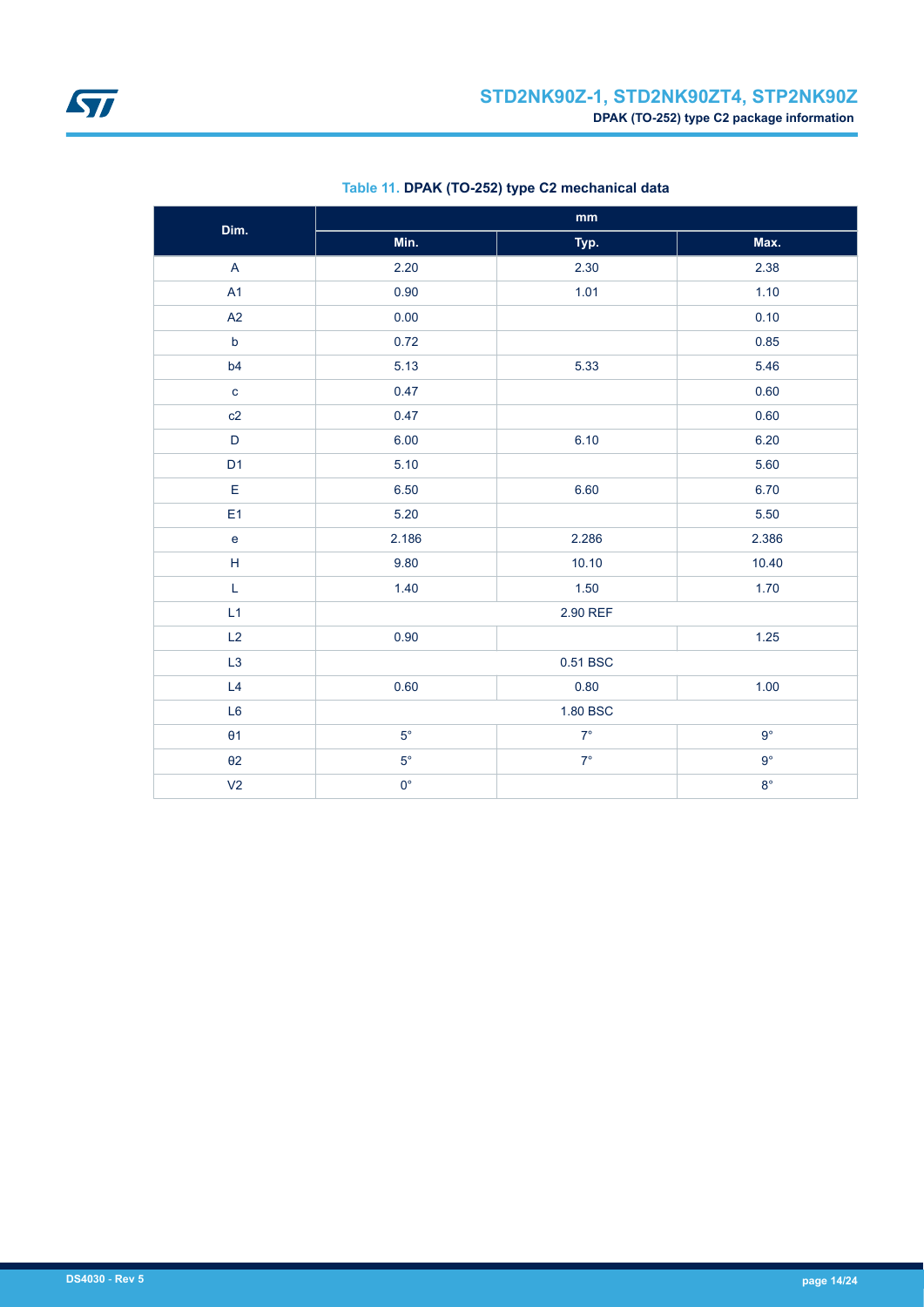

### **4.4 DPAK (TO-252) type E package information**

**Figure 22. DPAK (TO-252) type E package outline**



0068772\_type-E\_rev.25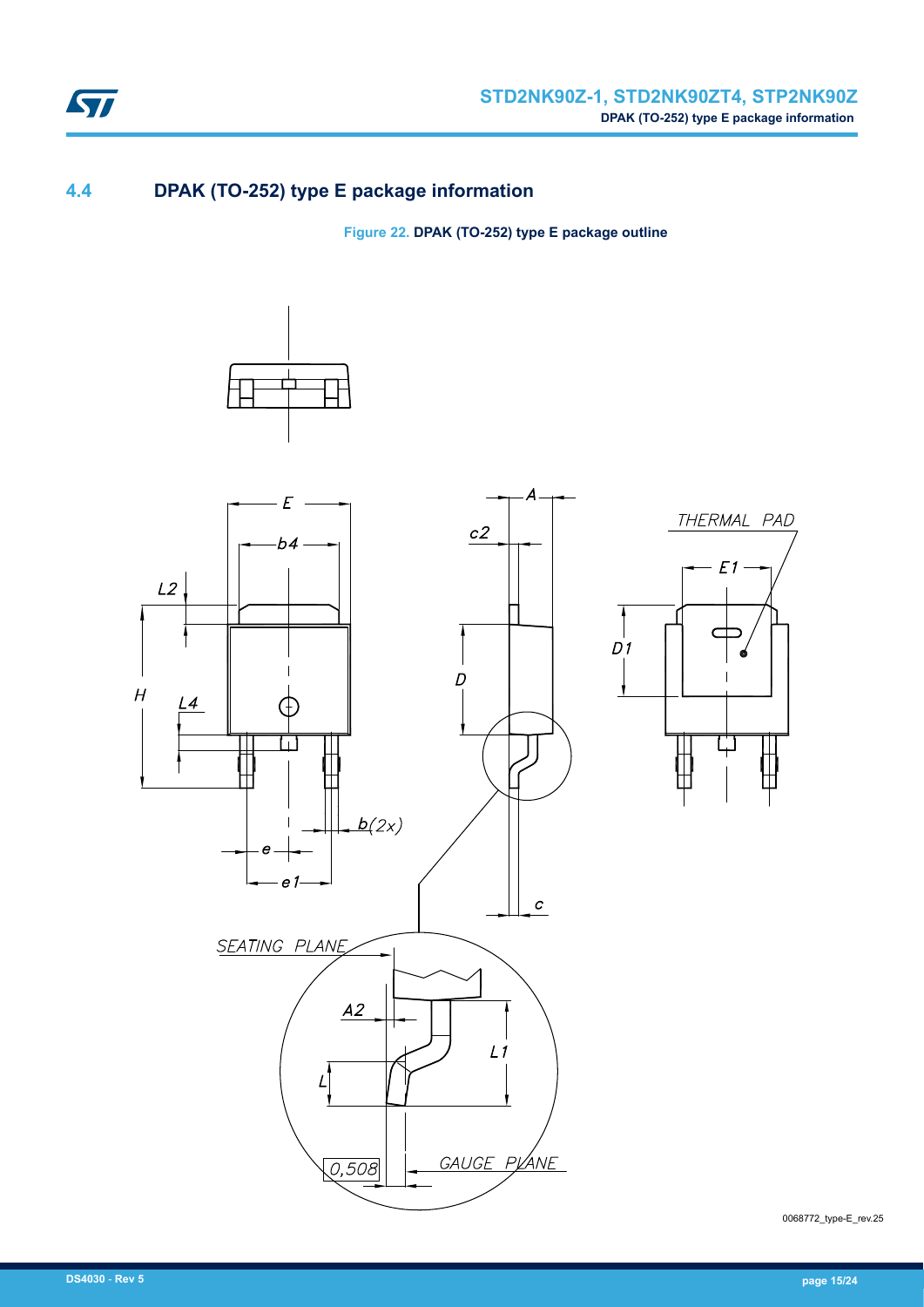<span id="page-15-0"></span>

| Dim.                                       | $\mathop{\bf mm}\nolimits$ |       |       |  |
|--------------------------------------------|----------------------------|-------|-------|--|
|                                            | Min.                       | Typ.  | Max.  |  |
| $\mathsf{A}$                               | 2.18                       |       | 2.39  |  |
| A2                                         |                            |       | 0.13  |  |
| $\mathsf b$                                | 0.65                       |       | 0.884 |  |
| b4                                         | 4.95                       |       | 5.46  |  |
| $\mathbf c$                                | 0.46                       |       | 0.61  |  |
| c2                                         | 0.46                       |       | 0.60  |  |
| $\mathsf D$                                | 5.97                       |       | 6.22  |  |
| D <sub>1</sub>                             | 5.21                       |       |       |  |
| $\mathsf E$                                | 6.35                       |       | 6.73  |  |
| E <sub>1</sub>                             | 4.32                       |       |       |  |
| $\mathsf{e}% _{0}\left( \mathsf{e}\right)$ |                            | 2.286 |       |  |
| e <sub>1</sub>                             |                            | 4.572 |       |  |
| $\mathsf H$                                | 9.94                       |       | 10.34 |  |
| L                                          | 1.50                       |       | 1.78  |  |
| L1                                         |                            | 2.74  |       |  |
| L2                                         | 0.89                       |       | 1.27  |  |
| L4                                         |                            |       | 1.02  |  |

### **Table 12. DPAK (TO-252) type E mechanical data**

**Figure 23. DPAK (TO-252) recommended footprint (dimensions are in mm)**



FP\_0068772\_25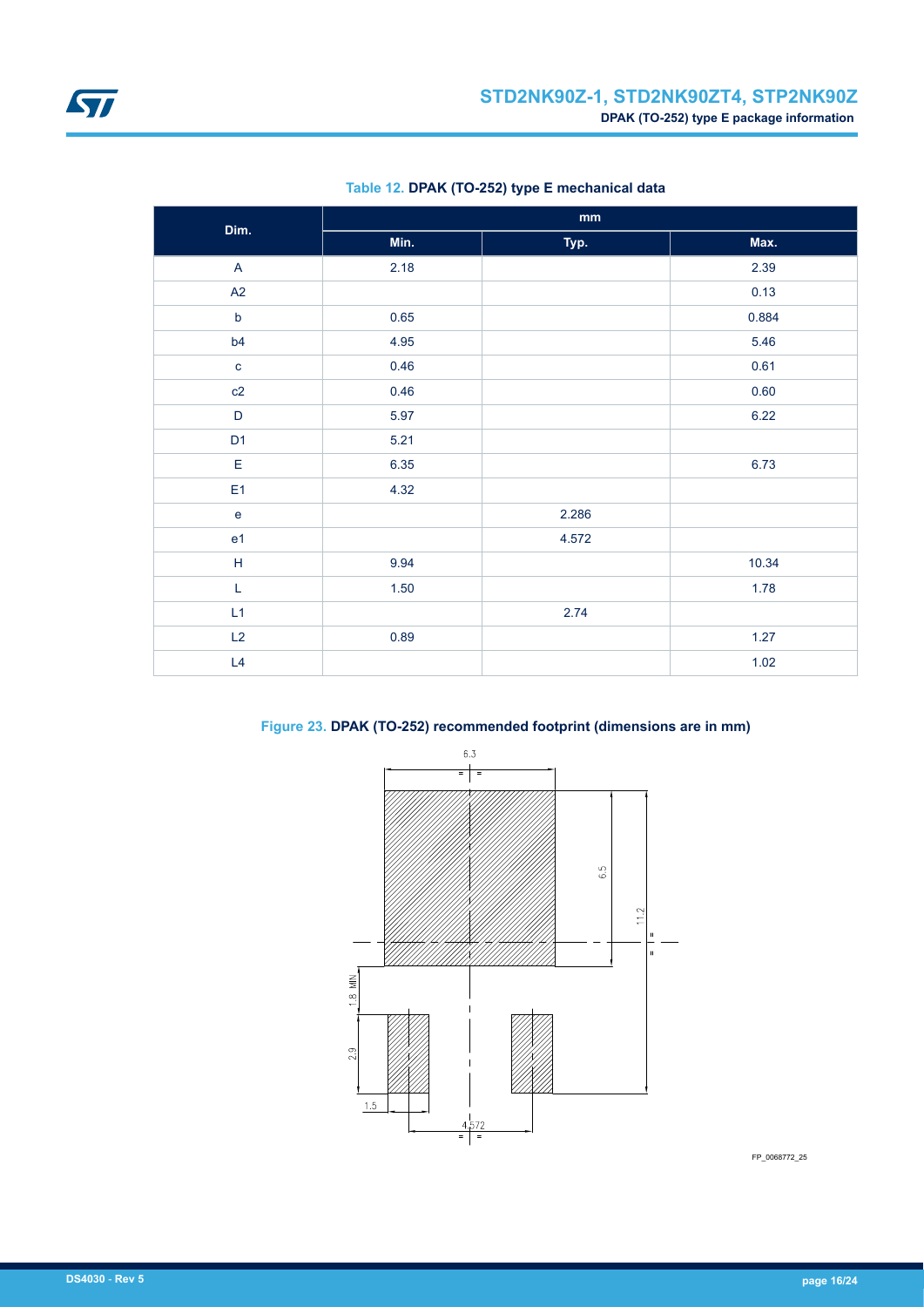

### **4.5 DPAK (TO-252) packing information**

**Figure 24. DPAK (TO-252) tape outline**





AM08852v1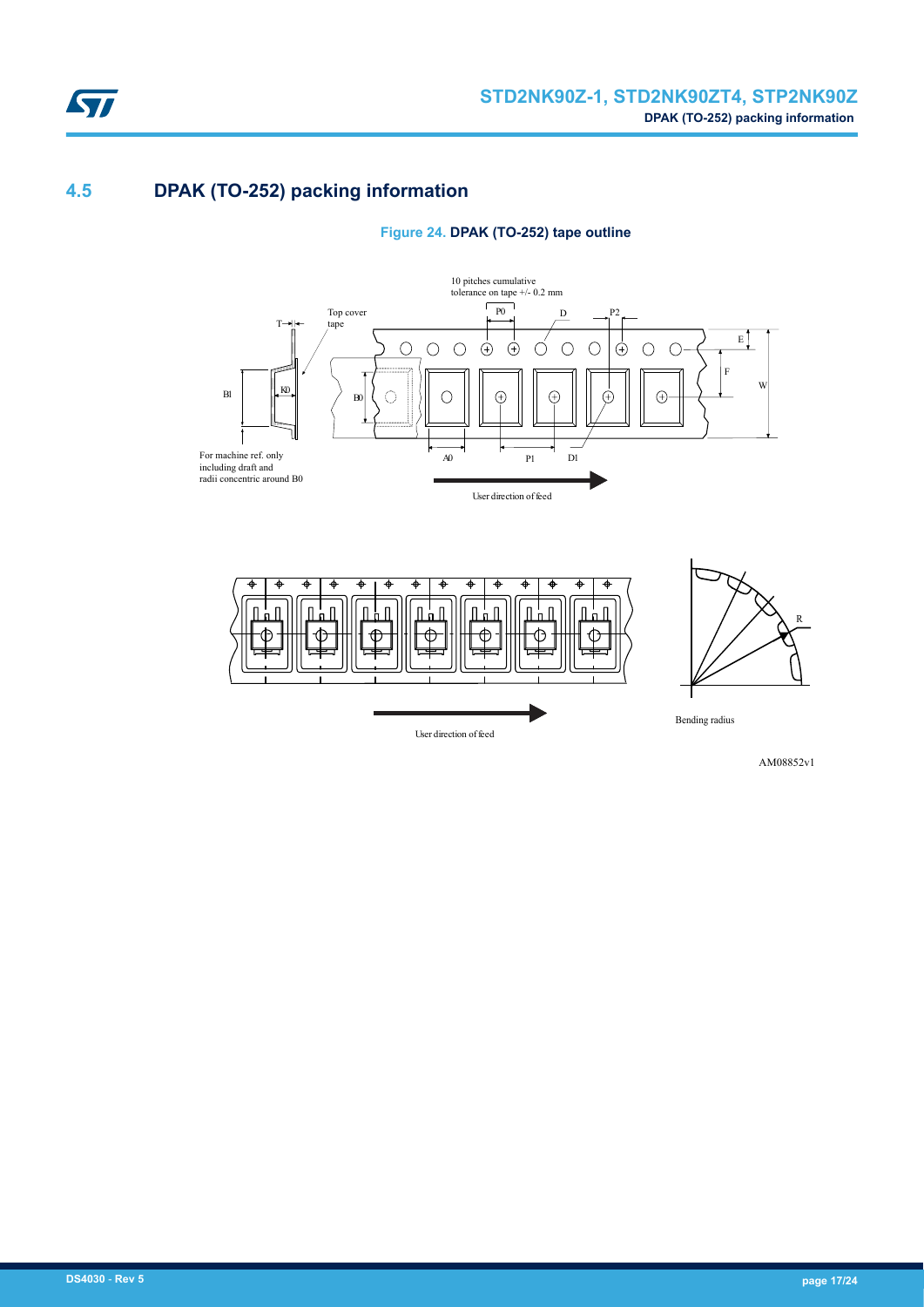<span id="page-17-0"></span>





AM06038v1

#### **Table 13. DPAK (TO-252) tape and reel mechanical data**

| <b>Tape</b>    |         | Reel           |             |      |      |
|----------------|---------|----------------|-------------|------|------|
| Dim.           | mm      |                | Dim.        | mm   |      |
|                | Min.    | Max.           |             | Min. | Max. |
| A <sub>0</sub> | $6.8\,$ | $\overline{7}$ | A           |      | 330  |
| B <sub>0</sub> | 10.4    | 10.6           | $\sf B$     | 1.5  |      |
| <b>B1</b>      |         | 12.1           | $\mathbf C$ | 12.8 | 13.2 |
| D              | 1.5     | 1.6            | D           | 20.2 |      |
| D <sub>1</sub> | 1.5     |                | G           | 16.4 | 18.4 |
| $\mathsf E$    | 1.65    | 1.85           | N           | 50   |      |
| $\mathsf F$    | 7.4     | 7.6            | $\top$      |      | 22.4 |
| K <sub>0</sub> | 2.55    | 2.75           |             |      |      |
| P <sub>0</sub> | 3.9     | 4.1            | Base qty.   |      | 2500 |
| P <sub>1</sub> | $7.9$   | 8.1            | Bulk qty.   |      | 2500 |
| P <sub>2</sub> | 1.9     | 2.1            |             |      |      |
| ${\sf R}$      | 40      |                |             |      |      |
| $\top$         | 0.25    | 0.35           |             |      |      |
| W              | 15.7    | 16.3           |             |      |      |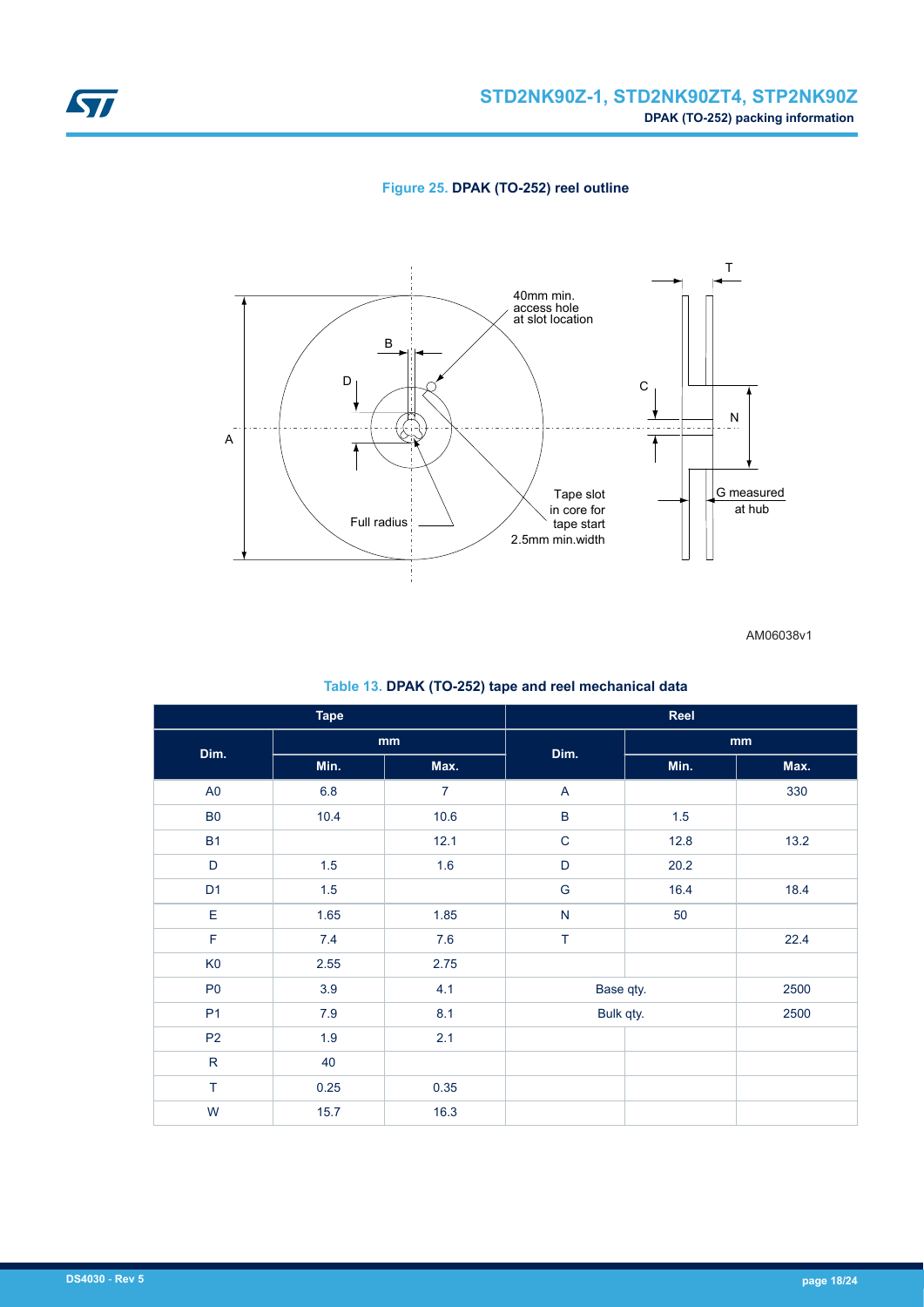

## **4.6 TO-220 type A package information**

**Figure 26. TO-220 type A package outline**





0015988\_typeA\_Rev\_21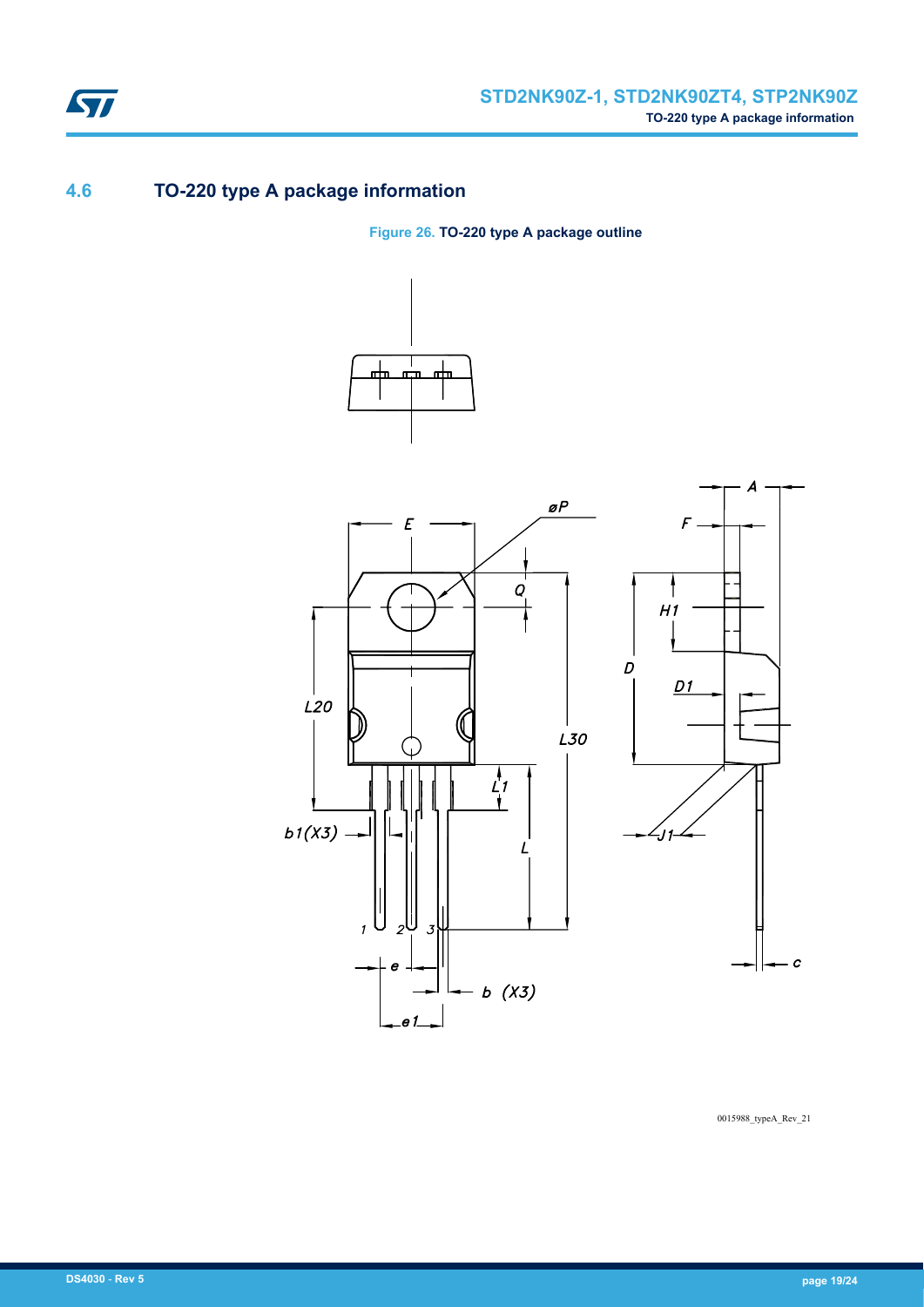

| Dim.           | $\mathbf{mm}$ |       |       |  |
|----------------|---------------|-------|-------|--|
|                | Min.          | Typ.  | Max.  |  |
| $\mathsf{A}$   | 4.40          |       | 4.60  |  |
| $\mathsf b$    | 0.61          |       | 0.88  |  |
| b1             | 1.14          |       | 1.55  |  |
| $\mathbf c$    | 0.48          |       | 0.70  |  |
| $\mathsf D$    | 15.25         |       | 15.75 |  |
| D <sub>1</sub> |               | 1.27  |       |  |
| E              | 10.00         |       | 10.40 |  |
| $\mathbf e$    | 2.40          |       | 2.70  |  |
| e <sub>1</sub> | 4.95          |       | 5.15  |  |
| $\mathsf F$    | 1.23          |       | 1.32  |  |
| H1             | 6.20          |       | 6.60  |  |
| J1             | 2.40          |       | 2.72  |  |
| $\mathsf L$    | 13.00         |       | 14.00 |  |
| L1             | 3.50          |       | 3.93  |  |
| L20            |               | 16.40 |       |  |
| L30            |               | 28.90 |       |  |
| øΡ             | 3.75          |       | 3.85  |  |
| $\sf Q$        | 2.65          |       | 2.95  |  |

### **Table 14. TO-220 type A package mechanical data**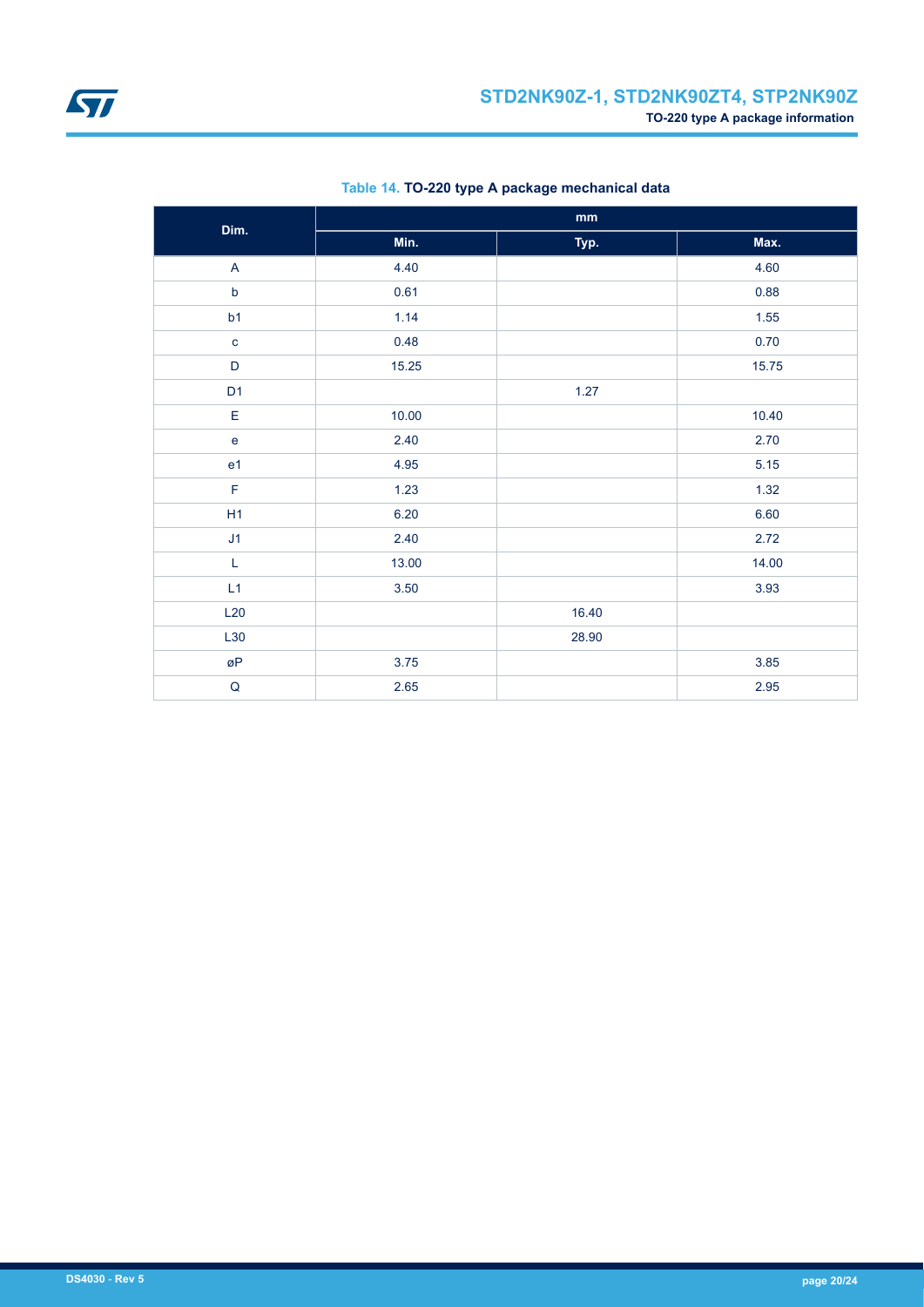<span id="page-20-0"></span>

# **5 Ordering information**

#### **Table 15. Order codes**

| Order code  | <b>Marking</b>                    | Package     | <b>Packing</b> |
|-------------|-----------------------------------|-------------|----------------|
| STD2NK90Z-1 | D <sub>2</sub> NK <sub>90</sub> Z | <b>IPAK</b> | Tube           |
| STD2NK90ZT4 |                                   | <b>DPAK</b> | Tape and reel  |
| STP2NK90Z   | <b>P2NK90Z</b>                    | TO-220      | Tube           |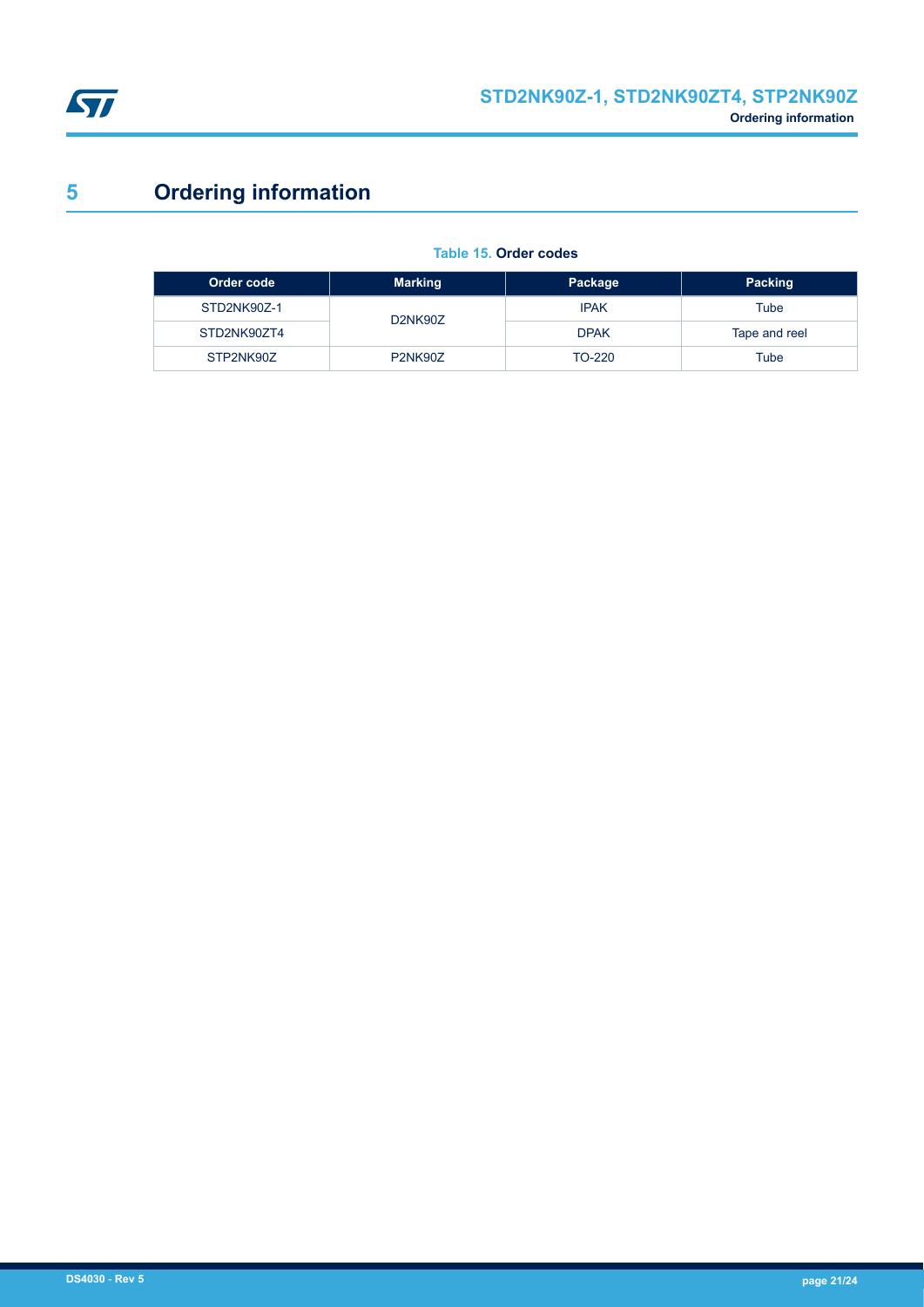# <span id="page-21-0"></span>**Revision history**

| <b>Table 16. Document revision history</b> |  |
|--------------------------------------------|--|
|                                            |  |

| <b>Date</b> | <b>Version</b> | <b>Changes</b>                                                                                                                        |
|-------------|----------------|---------------------------------------------------------------------------------------------------------------------------------------|
| 06-Oct-2004 |                | First version                                                                                                                         |
| 08-Sep-2005 | 2              | Complete version                                                                                                                      |
| 05-Mar-2006 | 3              | Inserted Ecopack indication                                                                                                           |
| 27-Jul-2006 | 4              | New template, no content change                                                                                                       |
|             |                | Removed maturity status indication from cover page. The document status is production<br>data.                                        |
| 28-Jun-2018 | 5              | Updated title in cover page, Section 1 Electrical ratings, Section 2 Electrical<br>characteristics and Section 4 Package information. |
|             |                | Minor text changes.                                                                                                                   |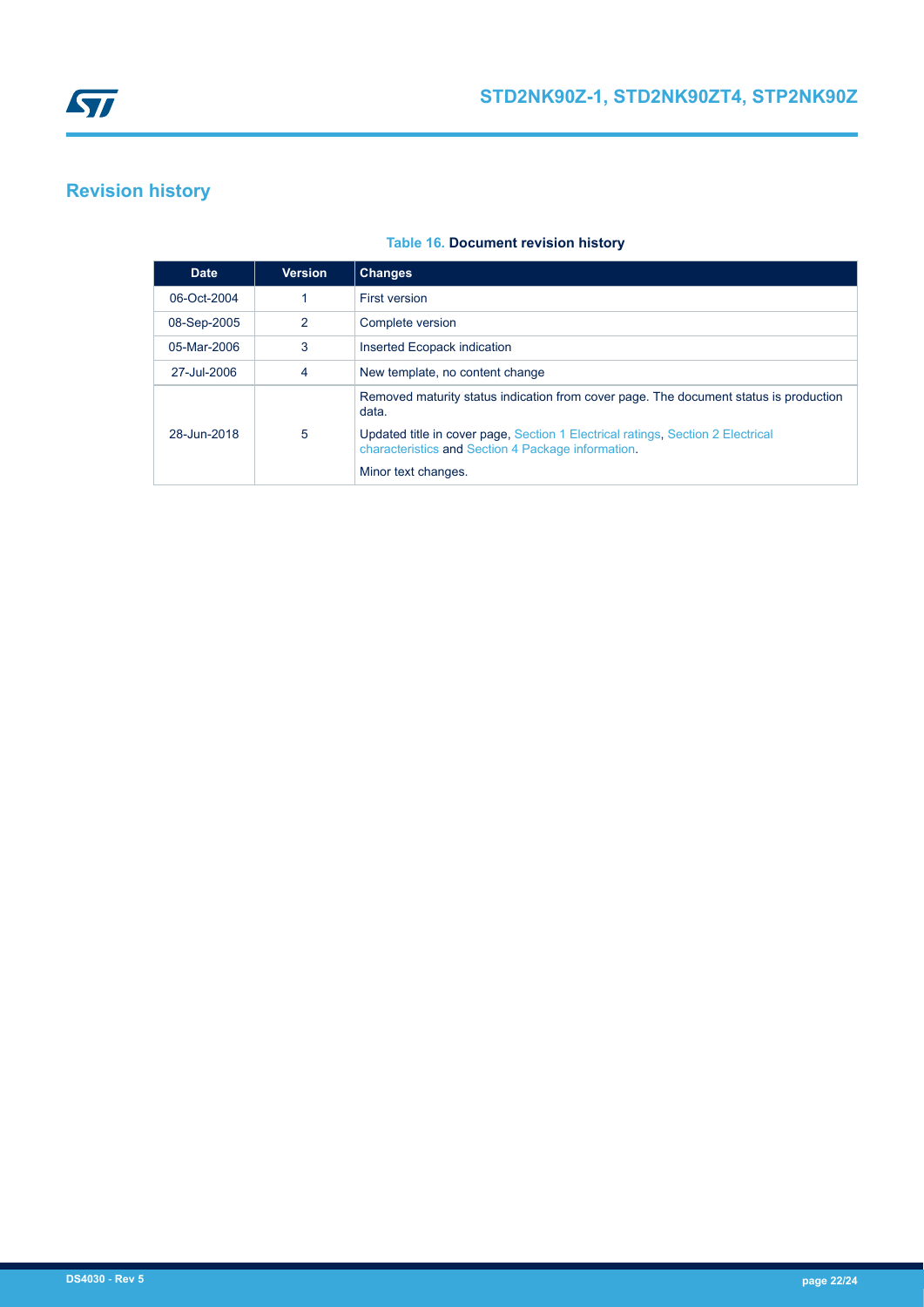

# **Contents**

| $\blacktriangleleft$    |     |  |  |  |
|-------------------------|-----|--|--|--|
| $\mathbf{2}$            |     |  |  |  |
|                         | 2.1 |  |  |  |
| $\mathbf{3}$            |     |  |  |  |
| $\overline{\mathbf{4}}$ |     |  |  |  |
|                         | 4.1 |  |  |  |
|                         | 4.2 |  |  |  |
|                         | 4.3 |  |  |  |
|                         | 4.4 |  |  |  |
|                         | 4.5 |  |  |  |
|                         | 4.6 |  |  |  |
| 5                       |     |  |  |  |
|                         |     |  |  |  |